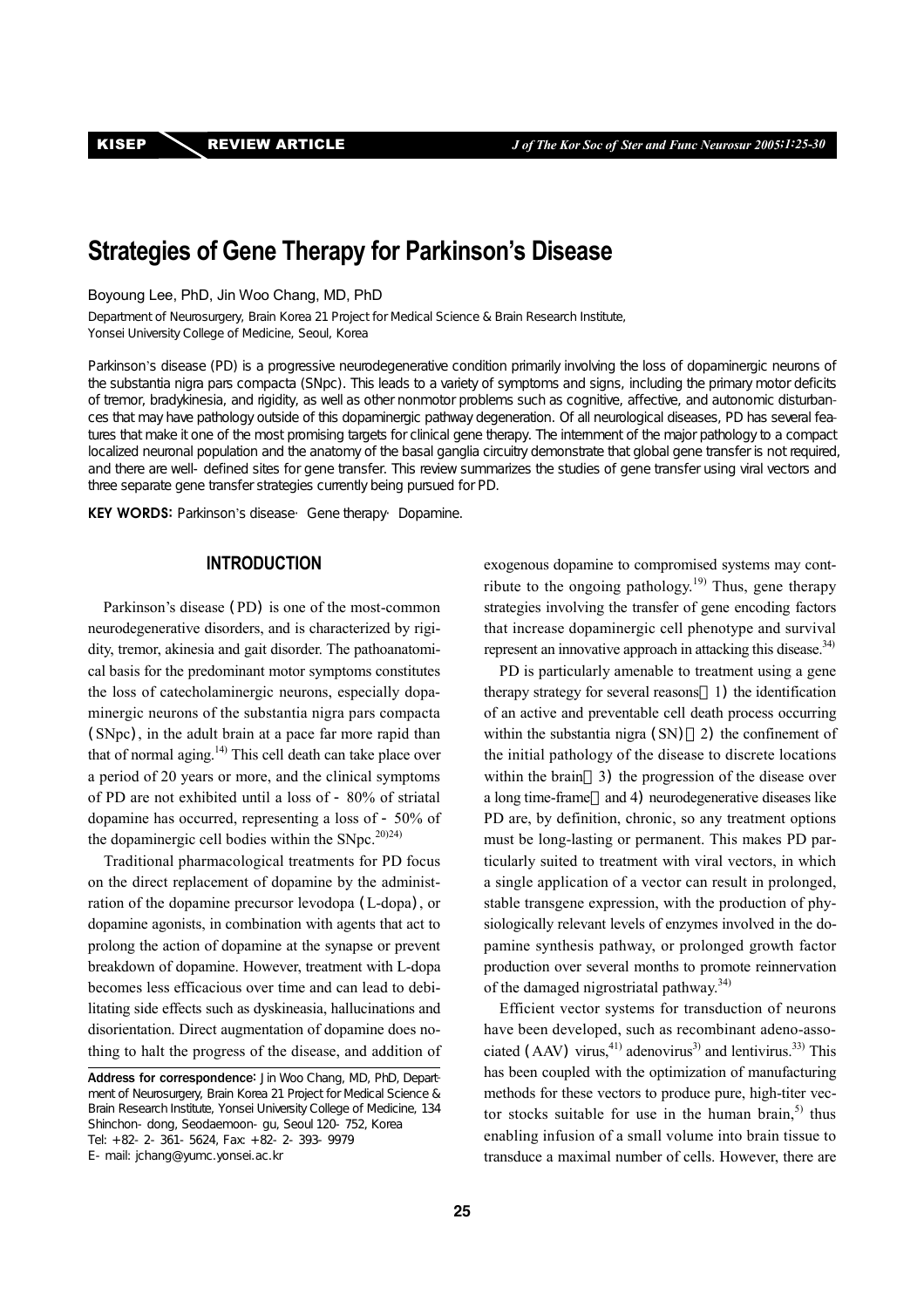at least three separate gene transfer strategies currently being pursued in an effort to combat PD. This review provides a description of viral vectors and the progress of research on these various gene therapy strategies.

### **Viral vectors for PD gene therapy**

Virus vectors can efficiently deliver genes to neurons and other neural cells *in vitro* and *in vivo*. These vectors allow us to monitor neurobilogical functions, replace, correct, express or block expression of target genes, tag cells for fate determination, and change the physiological state of specific cell populations. Gene transfer to the brain using viral vectors offers the advantage of being less invasive than transplantation techniques, leaving the striatal circuitry undisturbed by cellular implants and eliminating the risk of unwelcome host immune responses or tumor formation.

#### Adeno-associated virus vectors

Adeno-associated viruses (AAVs) are small, non-enveloped, single-stranded DNA viruses of the parvovirus family.<sup>41)</sup> The wild type AAV genome is 4.7kb and integrates into the genome at a specific site on chromosome 19. No human disease has been associated with AAV infection. There are at least seven serotypes known. Recently, additional types were recovered from mammalian tissue samples and some are currently being analyzed for their potential use as vectors. $^{21)}$  Different serotypes infect tissues with varying efficiency. The serotype most commonly used for AAV vectors is serotype 2, which infects the brain and retina very well, and thus has been used for a wide spectrum of applications targeting these organs. $4)111$ AAV1 infects muscle well. As more and more AAV serotypes are being characterized and different serotype capsids are combined to generate novel tropisms, there is the potential that tissues that have not been easily infected with the current AAV serotypes may become amenable to AAVbased gene transfer in the future. Recent work supports the use of other AAV serotypes in brain-directed gene transfer. The properties of AAV4 and AAV5 differ from those of AAV2 AAV5 diffuses more widely, and AAV4 primarily transduces ependymal cells.<sup>12)</sup> In the cerebellum, AAV5 transduces purkinje cells, but not granule cells, with high efficiency.<sup>1)</sup> This is probably due to the selective expression of the AAV5 receptor on specific neuronal types (J. A. Chiorini, unpublished data). Other serotypes of AAV may also show distinct tropisms when injected into the brain. Although AAV vectors are highly effective for gene delivery and are non-toxic, they have a relatively small transgene capacity (4-5kb). This can be overcome by the infection of cells simultaneously with two AAV vectors, which can recombine to generate a larger genome.13) Studies in peripheral tissues show that transgenes are typically retained as extrachromosomal elements, but they can also integrate randomly into the genome.<sup>6)</sup> A number of clinical trials evaluating the use of AAV vectors for genetic and acquired diseases are currently underway. The brain is the target for monogenetic metabolic disorders, such as canavan disease<sup>26)</sup> or degenerative disorders such as Parkinson's disease.<sup>28)</sup>

#### Adenovirus vectors

Adenoviruses (Ad) are non-enveloped icosahedral DNA viruses with a 36-kb genome. With over 50 different human adenoviral serotypes, current vectors are primarily derived from those known as 2 and 5 - the most common serotypes to which most adults have been exposed.<sup>29)</sup> The deletion of essential genes, typically E1, renders the adenovirus replication deficient and makes room for the insertion of an expression cassette. Adenovirus-based vectors have been most extensively evaluated in clinical studies. The advantages of utilizing adenovirus vectors for gene therapy include 1) they are easy to propagate in high titers 2) they can infect most cell types and 3) they can be manipulated to accommodate large DNA inserts.

First-generation Ad vectors have significant potential in therapies where only a limited duration of gene expression is necessary and permanent expression of the transferred gene, which may lead to undesired effects, is not required. The induction of angiogenesis is an application that meets these criteria. A vaccine vehicle is another application for adenovirus vectors, in which long-term expression is not desirable and the induction of immune responses is wanted.51) Various attempts have been made to change the immunogenicity of first-generation Ad vectors by deleting more genes from their adenovirus genome by creating helper-dependant vectors (gutless or gutted vectors)<sup>32</sup> Expression from gutless vectors has been observed for up to 6 months without inflammation *in vivo*. However, there are no *in vivo* data, thus far from parkinsonian models.47) Efficient *in vivo* regulation of transgene expression has been shown with a Tet-off adenovirus system.<sup>10)</sup> Transient rotational behavior has been induced after unilateral striatal transduction with an adeovirus-dopamine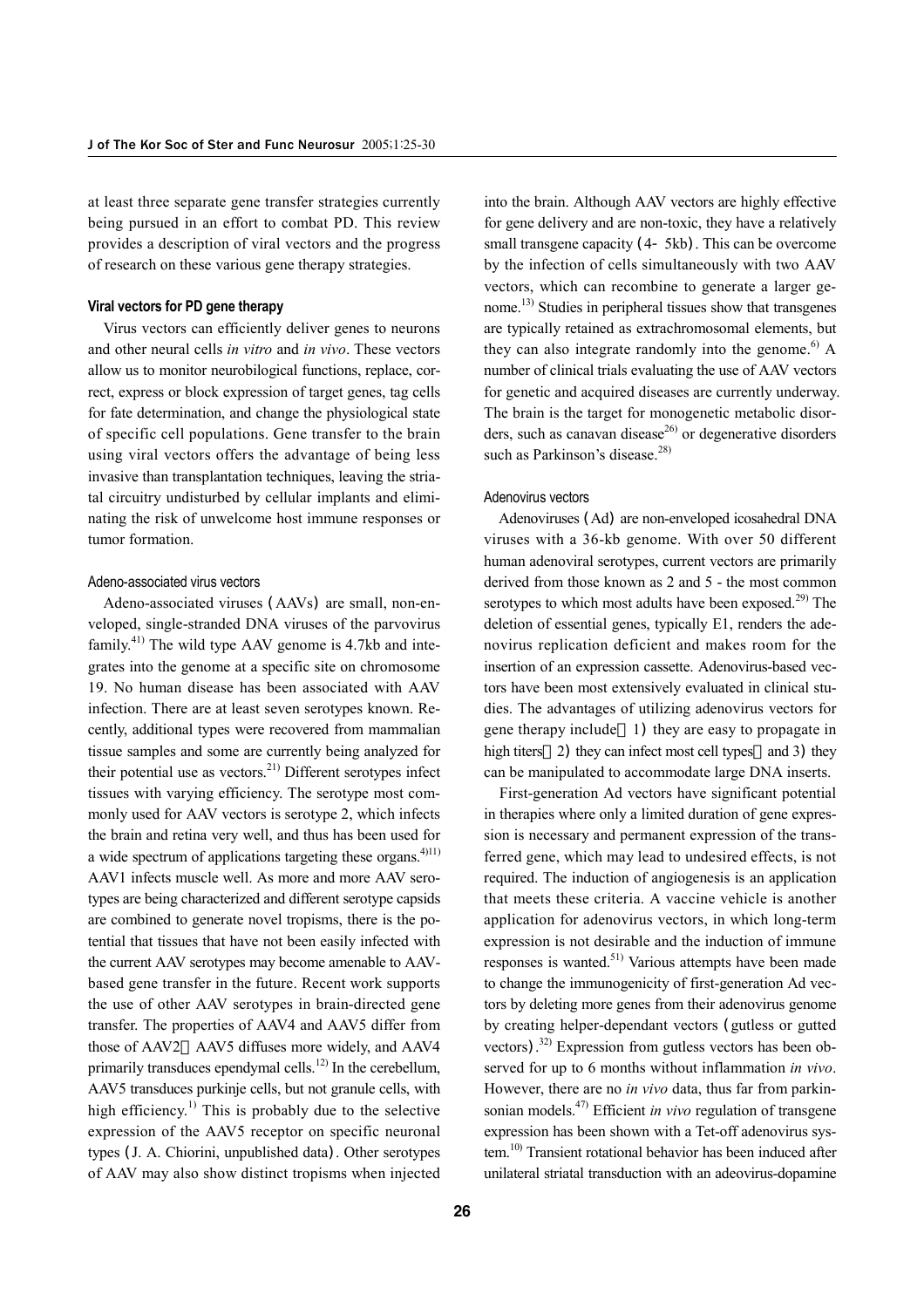D<sub>2</sub> receptor this might be applicable for parkinsonian syndromes with concurrent striatal degeneration.<sup>48)</sup>

# Lentivirus vectors

Lentiviral (LV) vectors can infect dividing and nondividing cells, broadening their potential application to target cell types unable to be infected with retroviral vectors.27) The vector integrates its DNA into the host genome at active gene loci, raising concerns of the possible transactivation of oncogenes or disruption of host genes.

Studies in animals using gene transfer to hemaopoietic stem cells have shown the successful correction of genetic hematological disorders such as thalassemia, as well as successful gene transfer to the brain and liver.<sup>27)</sup> Persistent gene expression *in vivo* has been reported for at least 5- 13 months.45) The safety of LV transfection has been improved by further deletion of the HIV-1 envelop and virulence genes, the segregation of viral components on distinct plasmids and the development of self-inactivating vectors.2) Recently, a self-inactivating Tet-on TH LV showed regulatory capability *in vivo* over two orders of magnitude in 6-OHDA-depleted striatum, however, no biochemical or behavioral consequences were examined.<sup>49)</sup>

### **Strategies for gene therapy in PD**

Three separate gene therapy strategies that may be used to attack this disease (Fig. 1) exist. First, the transfer of genes involved in dopamine biosynthesis may relieve the immediate motor symptoms of the disease through sustained local production of dopamine in a manner similar



**Fig. 1.** Gene therapy strategies for PD. The putative event and functional consequences involved in cell loss of DA neurons and depicted. There are three separate gene therapy strategies, which are dopamine replacement therapy, neurotrophic factor therapy and GAD gene therapy.

to systemic administration of oral L-dopa (dopamine replacement therapy). Second, transfer of growth factor genes such as glial-cell-line-derived neurotrophic factor (GDNF) might prevent further dopaminergic cell death (neurotrophic factor therapy). Third, the transfer of genes involved in inhibitory neurotransmission could be used to reduce the activity of brain nuclei that become overactive in PD (GAD gene therapy).<sup>34)</sup>

### Dopamine replacement therapy

The rate-limiting enzyme in dopamine (DA) production is tyrosine hydroxylase (TH), which converts the amino acid tyrosine to L-dopa (Fig. 2). L-dopa is then metabolized to dopamine by aromatic amino acid decarboxylase (AADC). 43) Another factor influencing this pathway is the essential TH cofactor 6-tetrahydrobiopterin (BH4), the level of which is limited by availability of the enzyme GTP-cyclohydrolase I (GCH1).<sup>42)</sup> In a 2000 study, TH expression in the striatum of 6-OHDA lesioned rats was achieved by AdV- or HSV-mediated transduction.<sup>36)</sup> This decreased apomorphine-induced rotation by 30-65% but was not corroborated in later studies with adenoviral gene transfer.<sup>10)</sup> HSV-TH transfer also led to higher potassium-induced striatal dopamine levels. Effects seemed



**Fig. 2.** The dopamine synthesis and storage pathway. Tyrosine is converted to L-dopa by the enzyme tyrosine hydroxylase (TH), a reaction that also requires the TH cofactor 6-tetrahydrobioptein (BH4). Guanosine triphosphate cyclohydrolase I (GCH1) is the first and rate-limiting enzyme involved in BH4 synthesis. Conversion of L-dopa to dopamine requires the enzyme aromatic amino acid decarboxylase (AADC).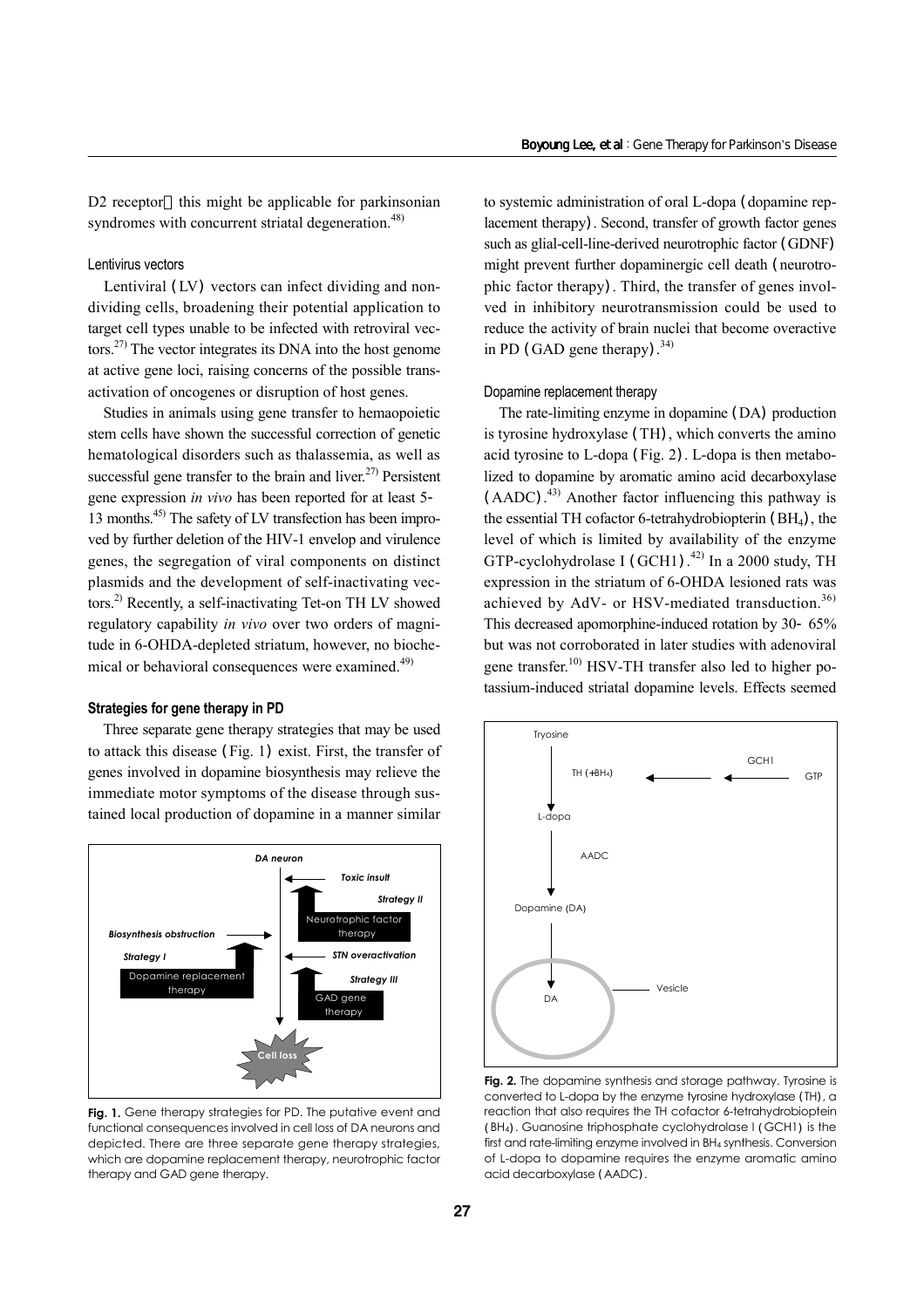to abate after 2 weeks in Ad-treated rats but were preserved after delivery of the herpes simplex virus (HSV) for up to 16 months, despite TH immunoreactivity in only 5-300 striatal cells.<sup>16)</sup> Thus, the functional connection between TH transfer and rotational improvement in the latter study was cast in doubt.<sup>39)</sup> The AAV-mediated delivery of AADC to the striatum after stable 6-OHDA lesions, allowed for L-Dopa-regulated dopamine increases, as measured by striatal microdialysis. Expression was stable for  $6-12$  months.<sup>35)</sup>

Various vector systems have been used in recent preclinical studies to deliver different combinations of these enzymes. These studies include multicistronic LV simultaneously encoding GCH1, TH and  $AADC<sup>2</sup>$  combinations of AAV vectors separately encoding GCH1 and  $TH^{30}$  or  $GCH1$ , TH and  $AADC^{40}$  and HSV vectors coexpressing AADC and TH $^{46)}$  In all cases, the coexpression of enzymes and functional recovery of the experimentally lesioned animals was observed.

#### Neurotrophic factor therapy

Various neurotrophic factors with putative effects on the nigrostriatal dopamine system have been evaluated for their therapeutic potential in PD. The most potent trophic factor for midbrain dopaminergic neurons is GDNF, which is a homodimeric member of the transforming growth factor beta (TGF- $\)$  superfamily.<sup>37)</sup> The GDNF receptor components GDNFR- /GFR- and c-Ret are both expressed in adult SN but not, or only weakly, in the striatum.<sup>23)</sup> GDNF may mediate at least three different effects $9)$ 31) 1) an increase in striatal dopamine synthesis and release in normal and lesioned individuals, partly mediated by transcriptional effects 2) protection of dopaminergic neuronal cell bodies against some (but not all) toxic insults and 3) local sprouting and outgrowth of dopaminergic fibres with possible reinnervation of target regions. These effects may dissociate from each other depending on the dose, site of application and time-point after injury. $17$ 

A 1998 study regarding adenoviral-mediated transfer of GDNF showed protection from 6-OHDA-induced cell death following infusion of the vector adjacent to the cell bodies of the  $SN<sup>7</sup>$  and into the striatum.<sup>8)</sup> A direct comparison between the benefits of infusing GDNF-encoding vectors into either the SN or striatum resulted in greater prevention of behavioral deficits and greater preservation of striatal innervation. A potential problem with the use

of adenoviral vectors is the production of an inflammatory response and the consequent downregulation of trangene levels following injection into the brain over time. Other groups have reported the use of AAV- or LV-mediated delivery of GDNF to ensure long-term transgene expression and have demonstrated both the neuroprotec- $\tau$ tion<sup>22)</sup> and restoration of function and innervation in the rat model of PD, with transgenic GDNF still at maximal levels six months after gene transfer.<sup>50)</sup>

#### GAD gene therapy

In the current model of basal ganglia dysfunction in Parkinson's disease, nigrostriatal degeneration renders the subthalamic nucleus overactive with ensuing hyperactivity in the SN pars reticulata (SNr) and internal globus pallidus (Gpi). This, in turn, dampens motor output structures. Deep brain stimulation in the subthalamic nucleus (STN) curbing excitatory outflow from the STN is the most successful in treating end-stage complications related to Parkinson's disease therapy. A similar down-regulation of non-physiological hyperactivity of the STN might be achieved pharmacologically by enhancing the level of the inhibitory neurotransmitter GABA, which is synthesized by GAD. This hypothesis has been tested by the overexpression of AAV-GAD65/67 in the STN of rats later lesioned with 6-OHDA in the MFB.<sup>38)</sup> Ad-GAD67-mediated transduction of cultured glial cells or LV transfer of GAD65/ GAD67 in cultured astrocytes has previously been proven to enhance GABA release.18)44) Expression *in vivo* is stable for 4-5 months.<sup>38)</sup> Whereas baseline GABA levels of the STN are unchanged, local GABA release following the electrical stimulation of the STN is increased four-fold and a shift in the majority of target neurons in the SNr from an excitatory to an inhibitory phenotype is elicited.<sup>38)</sup> AAV-GAD65 is much more effective than AAV-GAD67 this appears to be related to lower expression levels of AAV-GAD67. AAV-GAD65-treated animals exhibit less apomorphine-induced rotation and less behavioral side bias (head position bias, forelimb use). Even more important, 35% of dopaminergic cells in the SNpc survive following the 6-OHDA lesion in GAD65-expressing animals (as opposed to  $1\%$ ).<sup>38)</sup> Neuroprotection by GAD65/ 67 transfer has also been observed in chronically lesioned, aged rats.<sup>15)</sup> Combining neuroprotection with functional

compensation is attractive a Phase I clinical trial has been

approved to begin soon.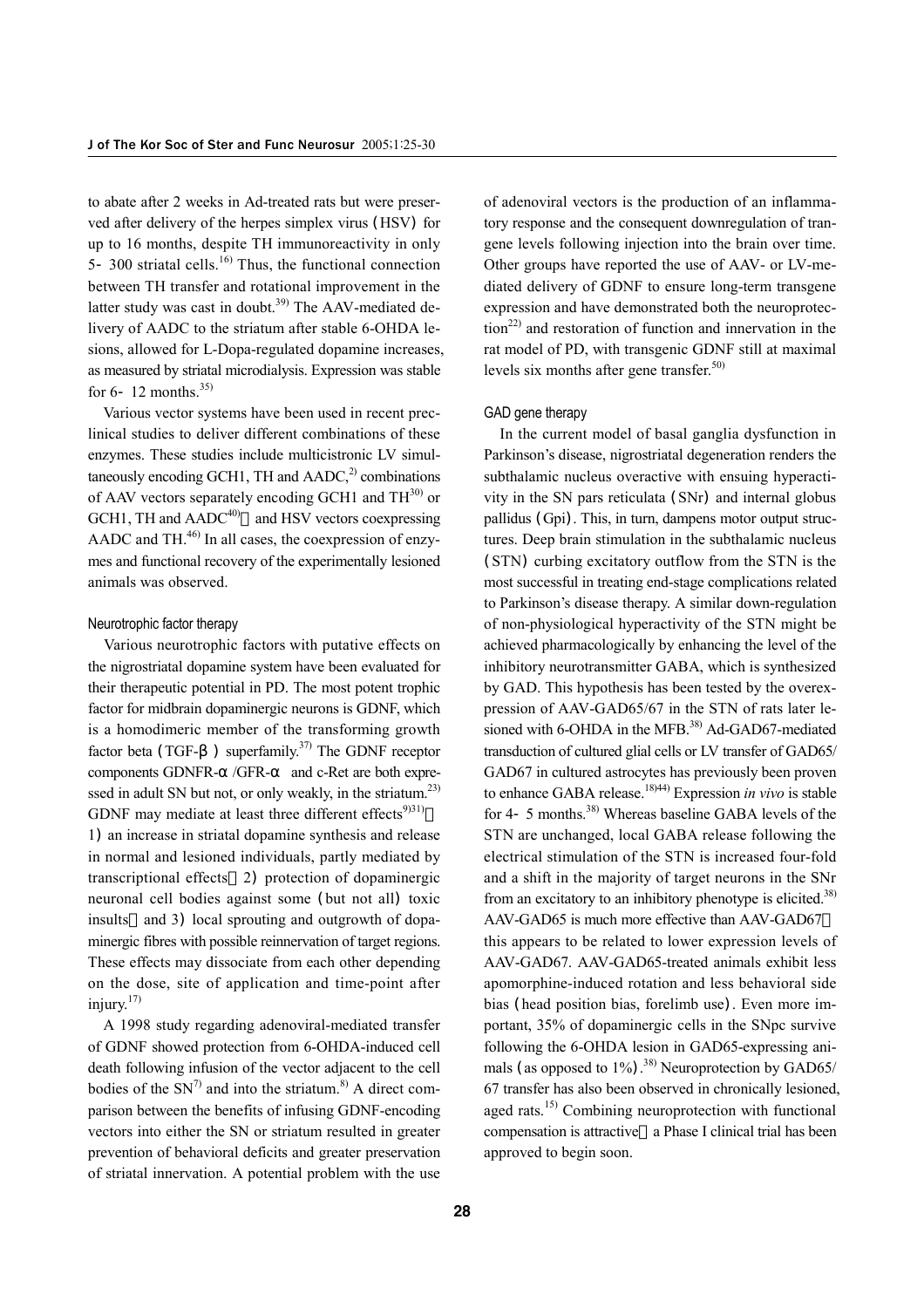# **CONCLUSION**

PD is a debilitating, neurodegenerative disorder arising from the loss of dopaminergic neurons in the SNpc and subsequent depletion of striatal DA levels, resulting in distressing motor symptoms. Current mainstay treatments for PD, such as administration of L-dopa, treat the motor symptoms but do little to alter the ongoing pathology. Accordingly, alternative long-term treatment strategies such as gene therapy are being pursued. The replacement of missing or defective genes may be considered in the rare cases of hereditary PD with loss-of-function mutations.

Viral vector systems capable of efficiently transducing neurons, such as AAV, have been developed, along with protocols for the manufacture of pure vector stocks suitable for application to the human brain. A clinical trial, based on GAD gene transfer to the subthalamic nucleus using an AAV vector, is poised to recruit patients soon.<sup>15)</sup> The trial is a dose-escalation safety study in which three cohorts of patients will receive between  $10^{11}$  and  $10^{12}$ particles of rAAV-GAD at the time of STN stimulator implantation<sup>25)</sup> as approved by the US Food and Drug Administration.

Newer approaches include attempts to influence detrimental cell signaling pathways and to restrain overactive basal ganglia structures. Nevertheless, current models of PD do not address issues regarding long-term protein expression the choice of target structures, transgenes and safety remain to be solved.

#### **REFERENCES**

- 1. Alisky JM, Hughes SM, Sauter SL, Jolly D, Dubensky TW Jr, Staber PD, et al: *Transduction of murine cerebellar neurons with recombinant FIV and AAV5 vectors. Neuroreport 11:2669-2673, 2000*
- 2. Azzouz M, Martin-Rendon E, Barber RD, Mitrophanous KA, Carter EE, Rohll JB, et al: *Multicistronic lentiviral vector-mediated striatal gene transfer of aromatic L-amino acid decarboxylase, tyrosine hydroxylase, and GTP cyclohydrolase I induces sustained transgene expression, dopamine production, and functional improvement in a rat model of Parkinson's disease. J Neurosci 22: 10302-10312, 2002*
- 3. Bohn MC, Choi-Lundberg DL, Davidson BL, Leranth C, Kozlowski DA, Smith JC, et al: *Adenovirus-mediated transgene expression in nonhuman primate brain. Hum Gene Ther 10: 1175-1184, 1999*
- 4. Buning H, Nicklin SA, Perabo L, Hallek M, Baker AH: *AAVbased gene transfer. Curr Opin Mol Ther 5:367-375, 2003*
- 5. Cao L, Liu Y, During MJ, Xiao W: *High-titer, wild-type free recombinant adeno-associated virus vector production using intron-containing helper plasmids. J Virol 74:11456-11463, 2000*
- 6. Chen ZY, Yant SR, He CY, Meuse L, Shen, S, Kay MA: *Linear*

*DNAs concatemerize in vivo and result in sustained transgene expression in mouse liver. Mol Ther 3:403-410, 2001*

- 7. Choi-Lundberg DL, Lin Q, Chang YN, Chiang YL, Hay CM, Mohajeri H, et al: *Dopaminergic neurons protected from degeneration by GDNF gene therapy. Science 275:838-841, 1997*
- 8. Choi-Lundberg DL, Lin Q, Schallert T, Crippens D, Davidson BL, Chang YN, et al: *Behavioral and cellular protection of rat dopaminergic neurons by an adenoviral vector encoding glial cell line-derived neurotrophic factor. Exp Neurol 154:261-275, 1998*
- 9. Connor B, Kozlowski DA, Unnerstall JR, Elsworth JD, Tillerson JL, Schallert T, et al: *Glial cell line-derived neurotrophic factor*  (*GDNF*) *gene delivery protects dopaminergic terminals from degeneration. Exp Neurol 169:83-95, 2001*
- 10. Corti O, Sanchez-Capelo A, Colin P, Hanoun N, Hamon M, Mallet J: *Long-term doxycycline-controlled expression of human tyrosine hydroxylase after direct adenovirus-mediated gene transfer to a rat model of Parkinson's disease. Proc Natl Acad Sci USA 96: 12120-12125, 1999*
- 11. Couto LB, Pierce GF: *AAV-mediated gene therapy for hemophilia. Curr Opin Mol Ther 5:517-523, 2003*
- 12. Davidson BL, Stein CS, Heth JA, Martins I, Kotin RM, Derksen TA, et al: *Recombinant adeno-associated virus type 2, 4, and 5 vectors: transduction of variant cell types and regions in the mammalian central nervous system. Proc Natl Acad Sci USA 97:3428-3432, 2000*
- 13. Duan D, Yue Y, Engelhardt JF: *Dual vector expansion of the recombinant AAV packaging capacity. Methods Mol Biol 219: 29-51, 2003*
- 14. Dunnett SB, Bjorklund A: *Prospects for new restorative and neuroprotective treatments in Parkinson's disease. Nature 399: A32-39, 1999*
- 15. During MJ, Kaplitt MG, Stern MB, Eidelberg D: *Subthalamic GAD gene transfer in Parkinson disease patients who are candidates for deep brain stimulation. Hum Gene Ther 12:1589-1591, 2001*
- 16. During MJ, Naegele JR, O'Malley KL, Geller AI: *Long-term behavioral recovery in parkinsonian rats by an HSV vector expressing tyrosine hydroxylase. Science 266:1399-1403, 1994*
- 17. Eberhardt O, Schulz JB: *Gene therapy in Parkinson's disease. Cell Tissue Res 318:243-260, 2004*
- 18. Ericson C, Wictorin K, Lundberg C: *Ex vivo and in vitro studies of transgene expression in rat astrocytes transduced with lentiviral vectors. Exp Neurol 173:22-30, 2002*
- 19. Fahn S: *Is levodopa toxic? Neurology 47:S184-195, 1996*
- 20. Fearnley JM, Lees AJ: *Ageing and Parkinson's disease: substantia nigra regional selectivity. Brain 114*(*Pt 5*)*:2283-2301, 1991*
- 21. Gao G, Alvira MR, Somanathan S, Lu Y, Vandenberghe LH, Rux JJ, et al: *Adeno-associated viruses undergo substantial evolution in primates during natural infections. Proc Natl Acad Sci USA 100:6081-6086, 2003*
- 22. Georgievska B, Kirik D, Rosenblad C, Lundberg C, Bjorklund A: *Neuro-protection in the rat Parkinson model by intrastriatal GDNF gene transfer using a lentiviral vector. Neuroreport 13: 75-82, 2002*
- 23. Golden JP, Baloh RH, Kotzbauer PT, Lampe PA, Osborne PA, Milbrandt J, et al: *Expression of neurturin, GDNF, and their receptors in the adult mouse CNS. J Comp Neurol 398:139-150, 1998*
- 24. Hornykiewicz O: *Chemical neuroanatomy of the basal ganglianormal and in Parkinson's disease. J Chem Neuroanat 22:3-12, 2001*
- 25. Howard K: *First Parkinson gene therapy trial launches. Nat*